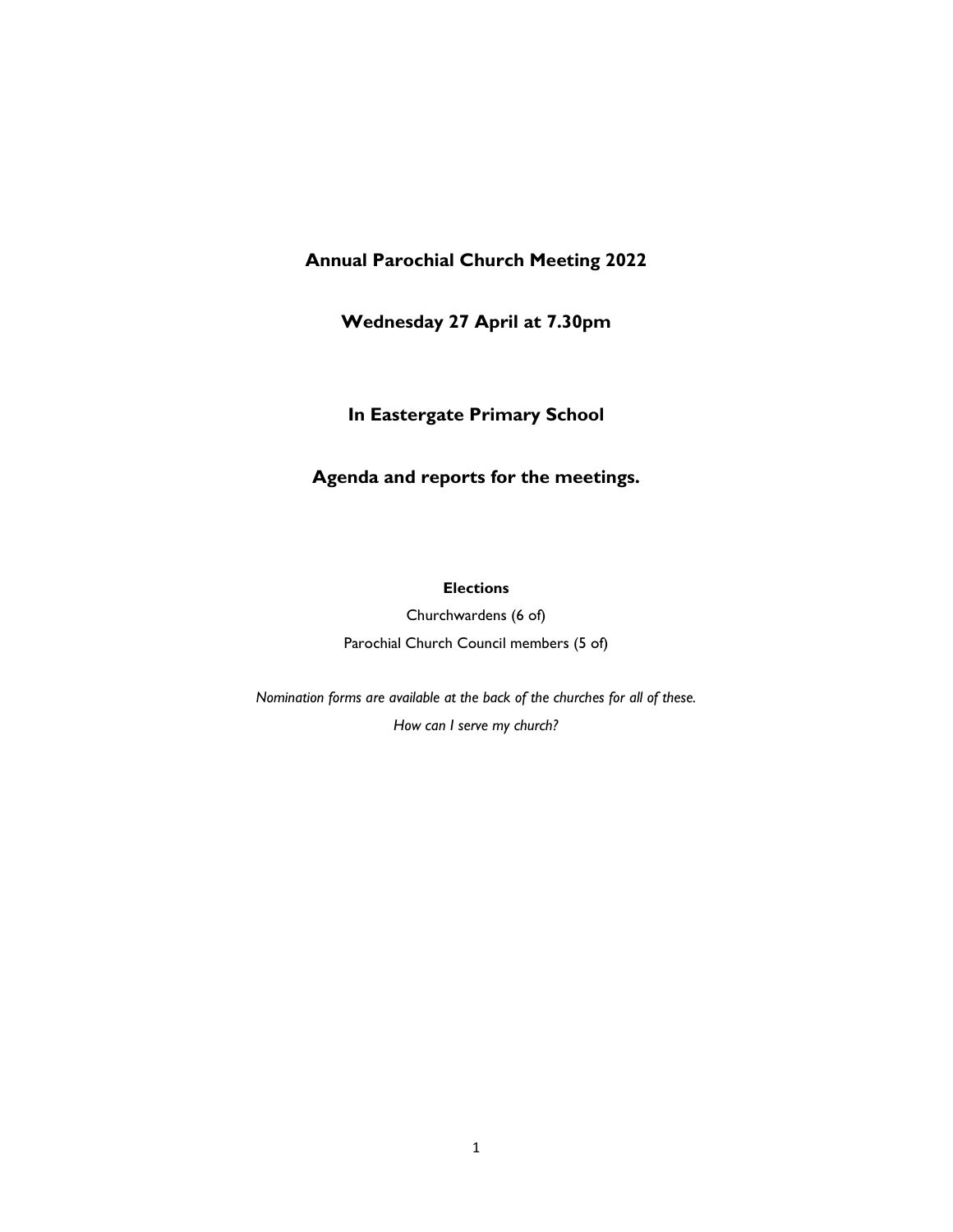# **Parish of Aldingbourne, Barnham and Eastergate (ABE)**

# Annual Meeting of Parishioners will be held on Wednesday 27th April 2022 at 7.30pm in

Eastergate Primary School

# **AGENDA**

- 1. Opening Prayer.
- 2. Apologies for Absence.
- 3. Minutes of Annual Meeting of Parishioners 18 May 2021 (by Zoom chaired by Peter Higgins).

*Welcome by Julian Buxton (Churchwarden of Aldingbourne), who opened the meeting. Rev Sheila Higgins said a prayer.*

- *1. Election of Chairperson: Peter Higgins was proposed by Gary Courtnadge and seconded by Gillian Angrave*
- *2. Minutes: The Minutes of the last Annual Vestry Meeting held on 6 October 2020 were agreed as a true record of the meeting.*
- *3. Matters Arising: None*
- *4. Election of Churchwardens: The following people had offered to stand:*

*St. Mary's Aldingbourne: Julian Buxton (proposed by Barbara Coombes and seconded by Chris Scawen) St Mary's Barnham: Steven Maple (proposed by Joan Thomas and seconded by John Wright), Bradley Smith (proposed by Nettie Palmer and seconded by Joan Thomas)*

*St George's Eastergate: Gary Courtnadge (proposed by Mandy Foot and seconded by Peter Higgins), Richard Brown (proposed by Robin Thelwell and seconded by Vera Saunders)*

*All the above were duly elected and a vote of thanks was given to them, remembering the extra work involved during an interregnum.*

4. Election of Churchwardens.

-------------------- Fr Paul Armstead (Rector) 10 March 2022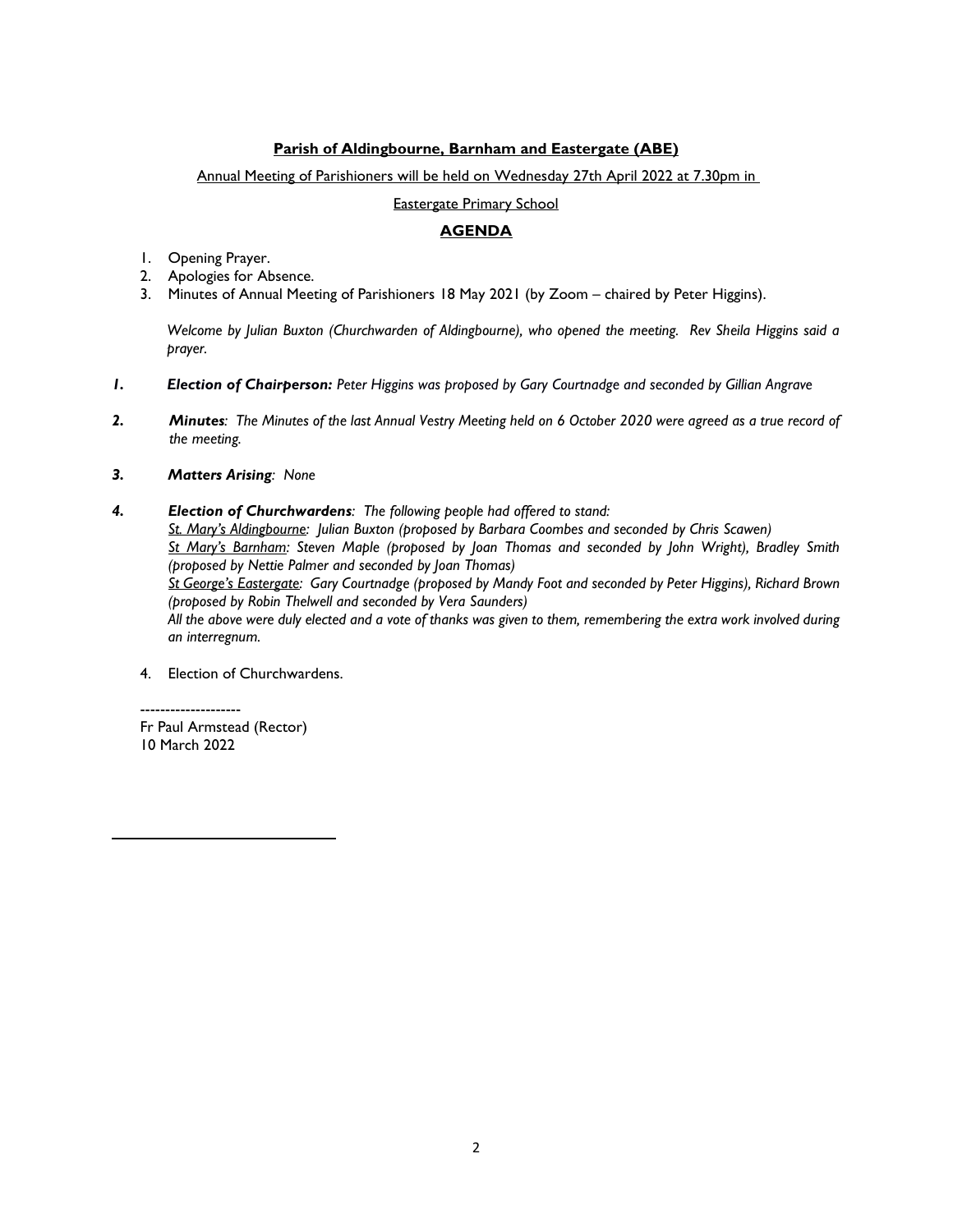## **Parish of Aldingbourne, Barnham and Eastergate (ABE)**

# Annual Parochial Church Meeting will be held on Wednesday 27th April 2022 in Eastergate Primary School

## following the Annual Meeting of Parishioners

# **AGENDA**

## 1. Apologies for Absence.

- 2. Minutes of Annual Parochial Church meeting 18 May 2021(by Zoom Chaired by Julian Buxton)
- *1. Apologies: Sarah Tripp, Kate Holland, Sharon Priest, Jonathan Stapleton, Rev Tony Brant*
- *2. Minutes: The Minutes of the last APCM held on 6 October 2020, were proposed by Andrew Dunlop, seconded by Sarah Tripp, and agreed as a true record of the meeting.*
- *3. Matters arising from those Minutes (not on the agenda of this meeting): None.*
- *4. Audited statement of financial activities for the year ending December 2020: Andrew Dunlop presented the Accounts to the meeting, and gave a summary. The Accounts were published on the Parish Website. In view of the Covid pandemic, Andrew said that the Parish had done amazingly well, but was in need of funds. The Accounts had been adopted by the PCC at their meeting on 12 May 2021. Gary proposed a vote of thanks to Andrew for the considerable amount of work he had done in taking over from Neill Pearson and presenting the accounts to the APCM.*

## *5. Election of Parochial Church Councillors:*

*The list of PCC members is attached. Additional members were:*

*Lisa Martin (for Aldingbourne) Jackie Reeves (for Barnham) Chris Wells (for Eastergate These three were proposed by Gillian Angrave, seconded by Lady Kenya Tatton-Brown and all agreed they should be voted on to the PCC.*

## *6. Election of Deanery Synod Members:*

*These had not changed since the last APCM on 6 October 2020 (Bradley attends as a Diocesan and General Synod Rep.)*

## *7. Election of Sidespersons:*

*The following persons were nominated as Sidespersons and agreed en bloc: Aldingbourne – Ann Fosbury, Laurence Fosbury, Beth Johnson, Barbara Coombes, Linda Bell, Sarah Nichol, David Nichol, Shirley Renton Rose, Norman Knight, Sharon Knight Barnham – None Elected Eastergate – Andy Butler, Mandy Foot, Tony Foot, Jean Hartley, Gillian Lambourn, Louise Mitchell, Neil Mitchell, Liz Purdue, Mike Purdue, Lynne Stephens, Robin Thelwell, John Woodhead, Ross Woodhead*

## *8. Electoral Roll:*

*The total number of persons on the Roll was reported as 159 (158 last year). The Electoral Roll would be due for revision again in 2025* 

## *9. Annual Report for the proceedings of the Council and of the Church generally:*

*Copy on the Website with the Accounts.*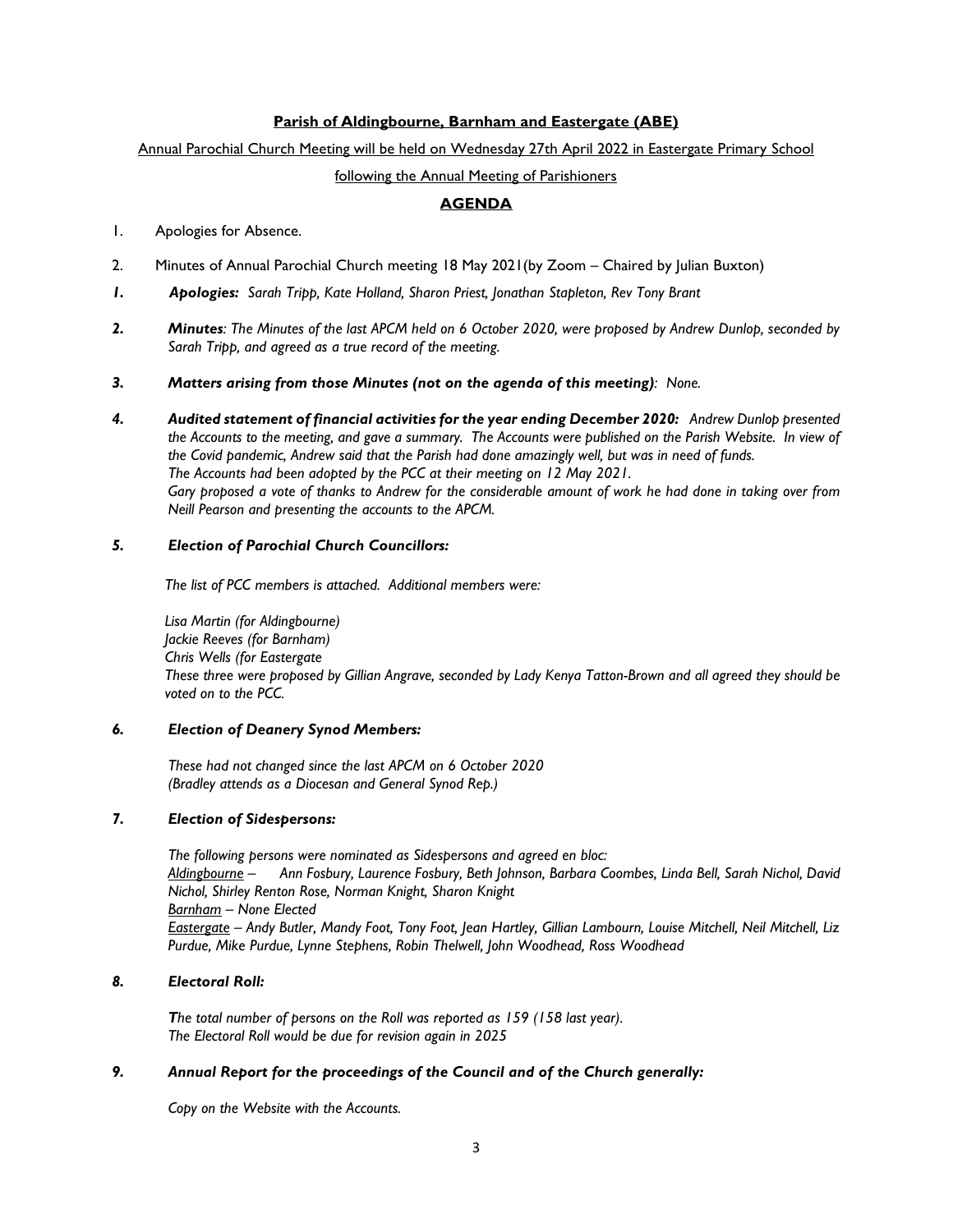### *10. Appointment of Accountant and Independent Examiner to the Council for the year to 31 December 2021:*

*Thanks were expressed to Kreston Reeves LLP for the preparation and examination of the PCC accounts for the year. They were proposed by Andrew Dunlop, seconded by Gary Courtnadge and appointed again for the forthcoming year.* 

#### *11. Churchwardens' Reports on the fabric, goods and ornaments of the churches:*

*The Churchwardens' Reports had been circulated and put on the Website prior to the meeting. Thanks were extended to them all.* 

#### *12. Deanery Synod Report:*

*Steven Maple said that the Synod had only met once year and he had nothing to report.*

#### *13. Reports from Organisations:*

*Reports from the Sunday Seekers, Youth Group, Play & Pray, Messy Church, Nippers and Slippers, Parish News Committee and Safeguarding Officer had been circulated and put on the Website prior to the meeting. Thanks were extended to all who had prepared them.*

## *14. Safeguarding Report*

*Peter Higgins said that the report was on the Website with the other reports. He had nothing further to add.*

# *15. Any Other Business:*

*Easy Fundraising: Gill Lambourn said that this had been set up by Neill Pearson (our previous Treasurer). It was a way of getting money from retailers via people shopping online. The customers did not pay any more for their goods – they simply put the Parish as their chosen Charity on the website, Easyfundraising.org. Many well-known stores such as Currys, John Lewis, M & S, Halfords, Amazon etc participated in the scheme. This would be advertised in the Parish.*

*There being no further business, the meeting closed with the Grace.*

- 3. Electoral Roll Report.
- 4. Annual Report of the PCC *(see the attached reports)*
- 5. Financial statements for the year ended 31 December 2021 (Treasurer).

#### *If you would like a full copy of the annual accounts please could you e mail/contact the Parish Office.*

- 6. Report on the fabric, goods and ornaments of the church *(see attached churchwardens' reports)*
- 7. Report on the proceedings of the Deanery Synod.
- 8. Election of parochial representatives of the laity to the PCC (5 of)
- 9. Notice of appointment of Sidesmen.
- 10. Appointment of an Independent Examiner.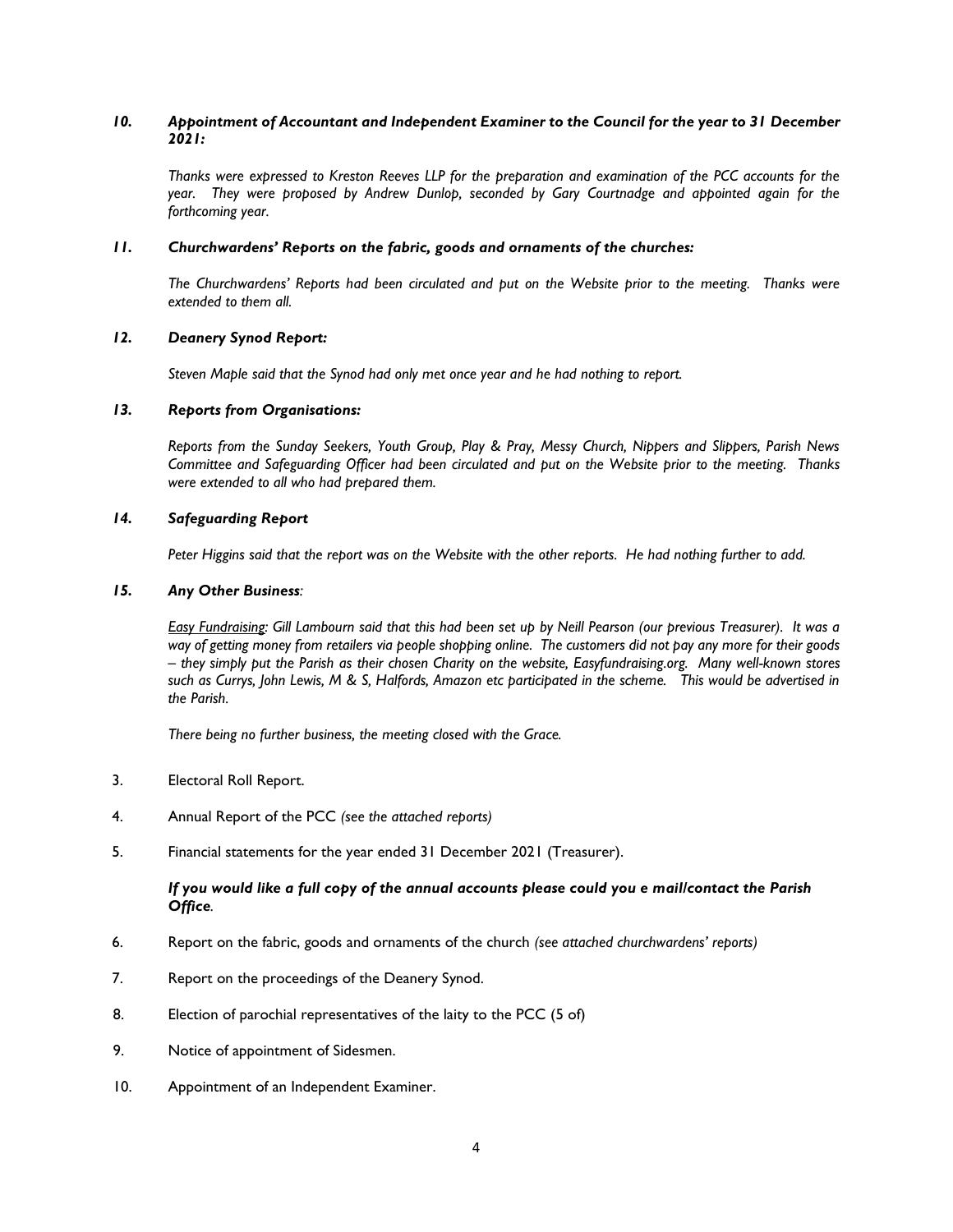- 11. Rector's (brief) comments
- 12 Any other business.

--------------------

Fr Paul Armstead (Rector) 10 March 2022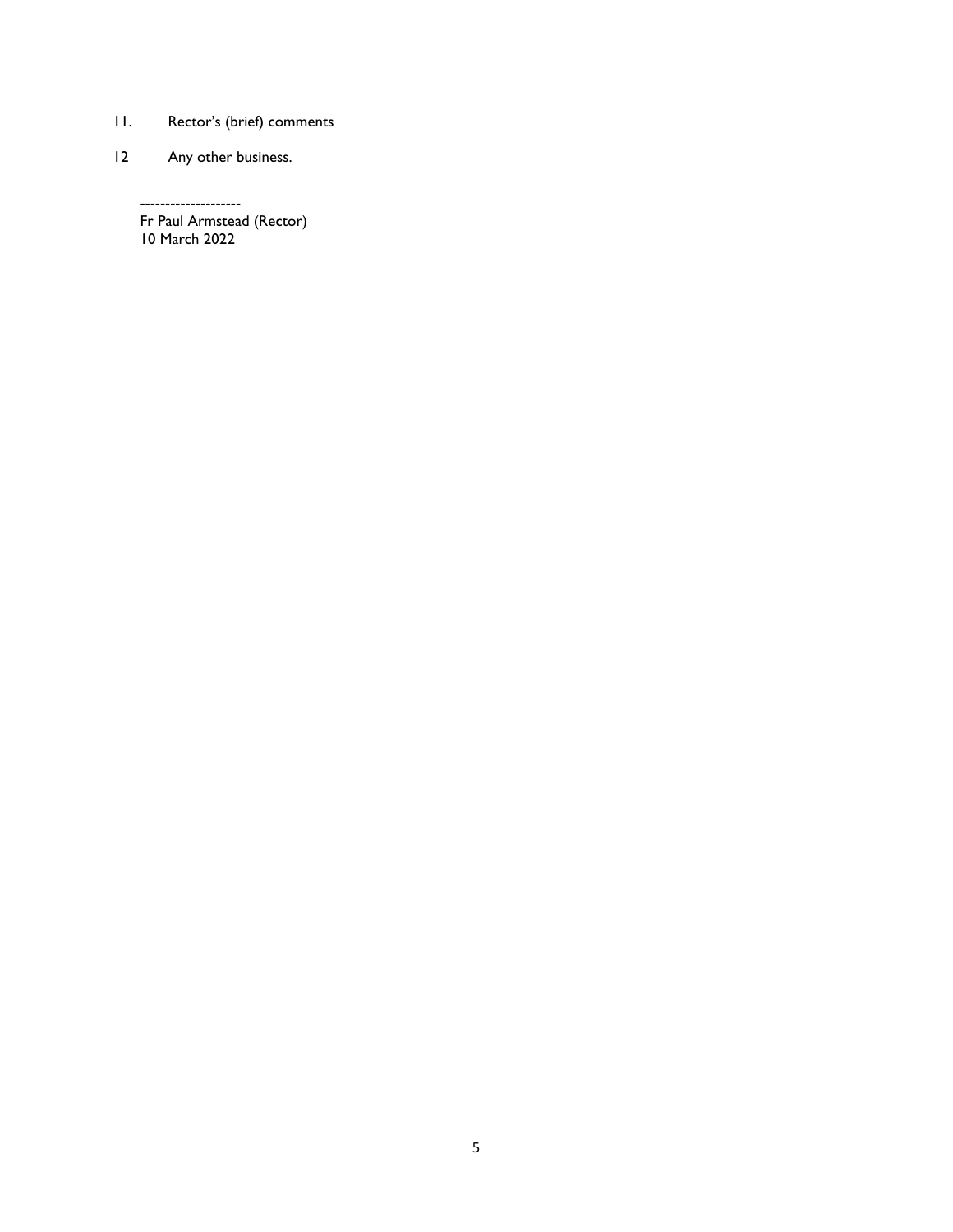### **CHURCHWARDENS' REPORTS**

## **St. Mary's Church, Aldingbourne**

We started April 2021 with hope, as churches began to restart their services after the second pandemic lockdown. We were able to celebrate Easter in our Church, unlike a year earlier when we had gathered via Zoom on Easter Day. And as we saw the easing of restrictions through the year, our hope is that the worst of the COVID-19 pandemic is behind us.

We decided to take things slowly and kept some of the precautionary arrangements in place. We have continued having the Book of Common Prayer service once a month, on the 3<sup>rd</sup> Sunday of the month. We also welcomed back our organists and the bell ringers.

In July, we had four weddings in five weeks as those who had had to postpone them were able to take advantage of the easing of restrictions. This included the weddings of Letitia (Andrew Dunlop's daughter) and James Hebert, and Natasha (Mark and Carol Webb's daughter) and Oscar Allan.

It was with great excitement that we were able to announce in July that our new Rector would be the Rev Canon Paul Armstead, the vicar of St. James' Milton, Portsmouth. Father Paul was licensed as Rector of our parish at St. Mary's, Aldingbourne, on the 21<sup>st</sup> October by the Archdeacon of Chichester, in the presence of the Bishop of Chichester. It was a wonderful evening for the parish, having been without a rector for nearly three years. The following Sunday, we welcomed the whole parish to Father Paul's first service in the parish as Rector. Since October, we have welcomed Father Paul, Tony and Sheila to lead our services.

A number of the families with long connections to the Church joined us to mark important occasions. Brenda Elwin's family came to the Church to remember Brenda at a service on a Sunday in October, after which her ashes were interred in the churchyard, next to her parents. We also welcomed the Dunlop family for the baptism of Coco Dunlop (Jamie and Georgina's daughter). And we welcomed Bill Collins and his family in July to celebrate Bill's 100<sup>th</sup> birthday.

We celebrated our Patronal in September, and those who have given their lives in conflict on Remembrance Sunday and around the War Memorial in the churchyard on the 11<sup>th</sup> November. We were also able to provide the largest collection of items from our three churches to the Bognor Foodbank, after our Harvest Festivals.

With cases rising in December, we were cautious regarding our Christmas services. But we welcomed 50 people to our Crib Service and reasonable congregations on Christmas Eve and Christmas Day.

We have enjoyed hosting the Family Service on the first Sunday of the month, which is usually held at Eastergate Church, but had been moved because of the greater amount of room at Aldingbourne. This service will return to Eastergate in April.

We also welcomed Rev Dan Balsdon and members of the Westergate Methodist Church on the first Sunday in Lent. Dan explained the importance of discipline during Lent, and we look forward to a return visit to Westergate Methodist Church.

I would like to thank all those who help to run the church: the sides persons and readers; intercessors; servers; cleaners; organists; bell ringers; John Maltby and the Monday crew who tend the churchyard and ensure that it continues to look so beautiful; Sarah Nichol for producing the duty rota; Kim Shaw and the lockers; the Church Management Committee; the Aldingbourne members of the PCC; and Father Paul, Tony and Sheila.

We remember all those who have passed away, the families and friends who came to Aldingbourne to remember their loved ones, those who were married in our Church and those who joined the Christian family at baptism services.

On the  $8<sup>th</sup>$  May at Aldingbourne, Callum Dunk and Jasmine Jeffery were one of the first couples to get married in a church under the new marriage arrangements in the diocese and possibly the country. Couples now have to register their marriages at a Registry Office and no longer receive a marriage certificate on the day of their marriage. But it does allow mothers of the bride and bridegroom, and step-parents to be recorded on the marriage certificate for the first time. This significant event was recorded by Meridian News.

I would like to thank Barbara Coombes for all her work for our Church. After five years as churchwarden and a further three years on the PCC, she is now standing down from the PCC.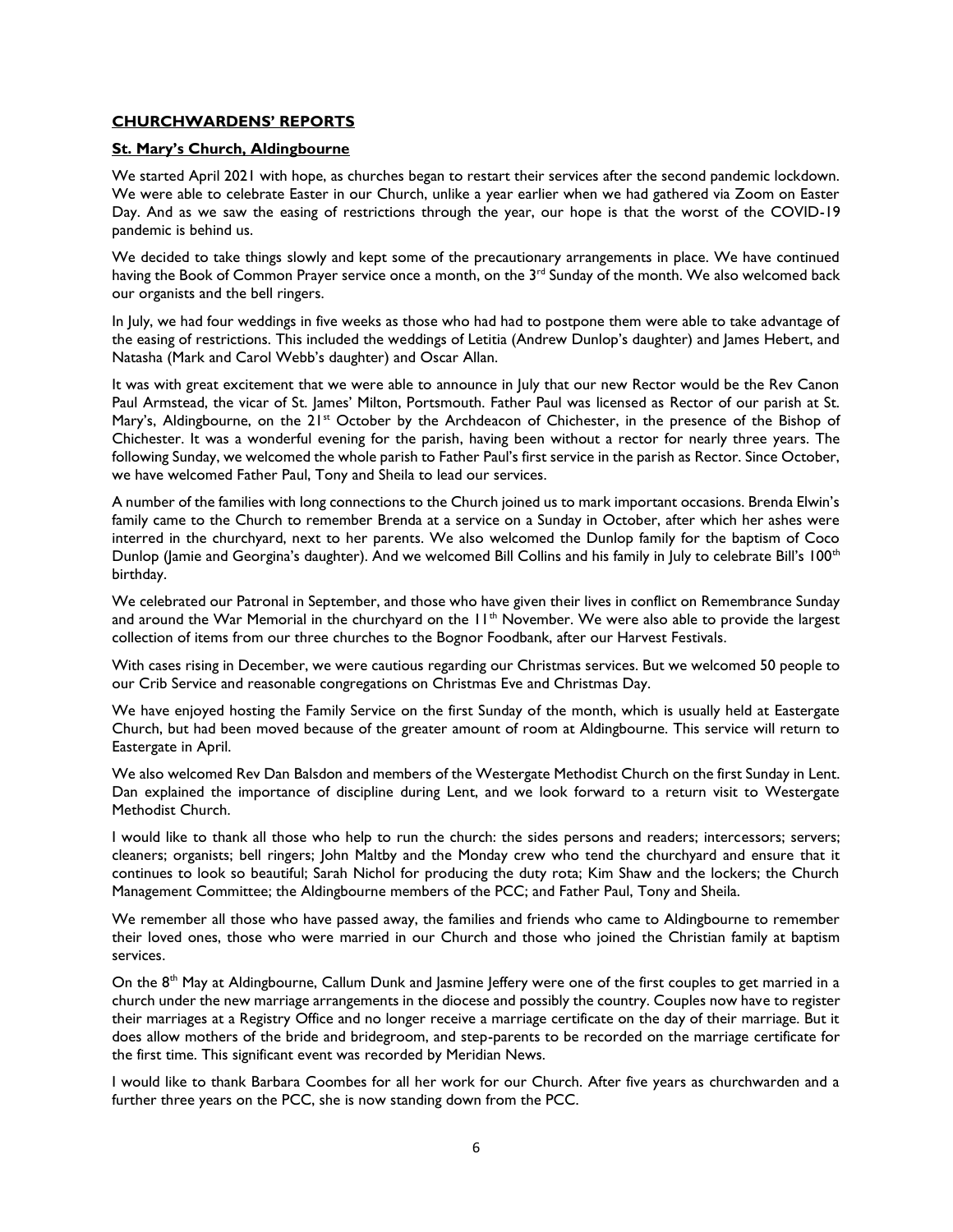The Norman Arch which leads into the kitchen at the back of the church has suffered serious damage because of movement in the church. Remedial work will take place later in the year.

We have started to make plans to celebrate the Queen's Platinum Jubilee in June, and we wish the Queen all good wishes in her Jubilee year.

In February 2022, the world was turned upside down with the start of the conflict in Ukraine, the implications of which we still do not know. We pray for all those who have been affected by this terrible situation, and welcome any who may wish to come to the UK.

# **St. Mary's Church, Barnham**

The Sunday Mass is at the heart of our life at St Mary's, Barnham, and we have been pleased to welcome new people to our congregation during the year.

We offer two Masses each Sunday morning: at 9.30am a said Mass following the Book of Common Prayer and at 11.15am a modern rite celebration with music. Mattins and Evensong are sung every Sunday.

Our relationship with the local Roman Catholic community continues to flourish and we are extremely glad of the happy friendship we enjoy between our communities. The Mass is served from Bognor, and on those occasions when no priest is available there is a lay-led service of the Word.

Our worship is greatly enriched by music, and we are very grateful to our organists, Rosny and Peter. Thanks are due to our team of servers, readers, welcomers, and intercessors. The ministry and contribution of each person is so much appreciated. Joan Thomas ensures that our altar linens are always immaculately fair and coordinates the team of church cleaners.

With the lifting on Covid-19 restrictions, we immediately reinstated both the common cup and post-service refreshments. This was warmly welcomed by the congregations. A three course Sunday lunch for almost fifty guests was held in January 2022 and was a great success. Fellowship plays a big role in the life of St Mary's and, in addition to the Epiphany lunch, we have also enjoyed a pie night and fish 'n' chip supper.

In February, St Mary's hosted a Walsingham Day with guests from Catsfield & Crowhurst benefice with which we a special link; the day included Mass, the healing ministries, sprinkling with Walsingham water and Evensong in anticipation of Her Majesty's Accession Day. We were most grateful to our parishioners for their help with the lunch and tea. Walsingham pilgrimages, suspended due to COVID, resumed in the Summer of 2021 and we were able to visit the shrine in October; we have pilgrimages planned for June and November 2022.

Visitors often remark on the warm welcome they receive at St Mary's, and also on the appearance of the church itself which is beautifully cared for and decorated with flowers throughout the year by Mary Camerer Cuss and Susie Holmes.

The church building itself is in a reasonable state of repair with a Quinquennial inspection conducted in February 2019. Repointing of the ground gutters remains outstanding from the Quinquennial report and must be addressed urgently as rainwater is causing internal damage.

The churchyard is in good order and continues to be maintained at minimal cost to the Parish. Thanks are due especially to Graham Maple for his hard work, especially over the summer months.

During the winter storms of February 2022, a section of lead fell from the church. At the time of writing, we are in communication with our insurers, the DAC and architect about the repair.

Fr Graham Reeves has continued to serve St Mary's with great dedication during the year and we are all enormously grateful for his ministry among us. His preaching, which is of a very high standard, often attracts favourable comments from visitors. It is always a great pleasure to see Fr Michael assisting at the altar, and we are happy that Fr Michael and Nettie have decided to spend the greater part of the year in England.

With the appointment of our new incumbent, Fr Paul Armstead, in late 2021, a new phase began in the life of the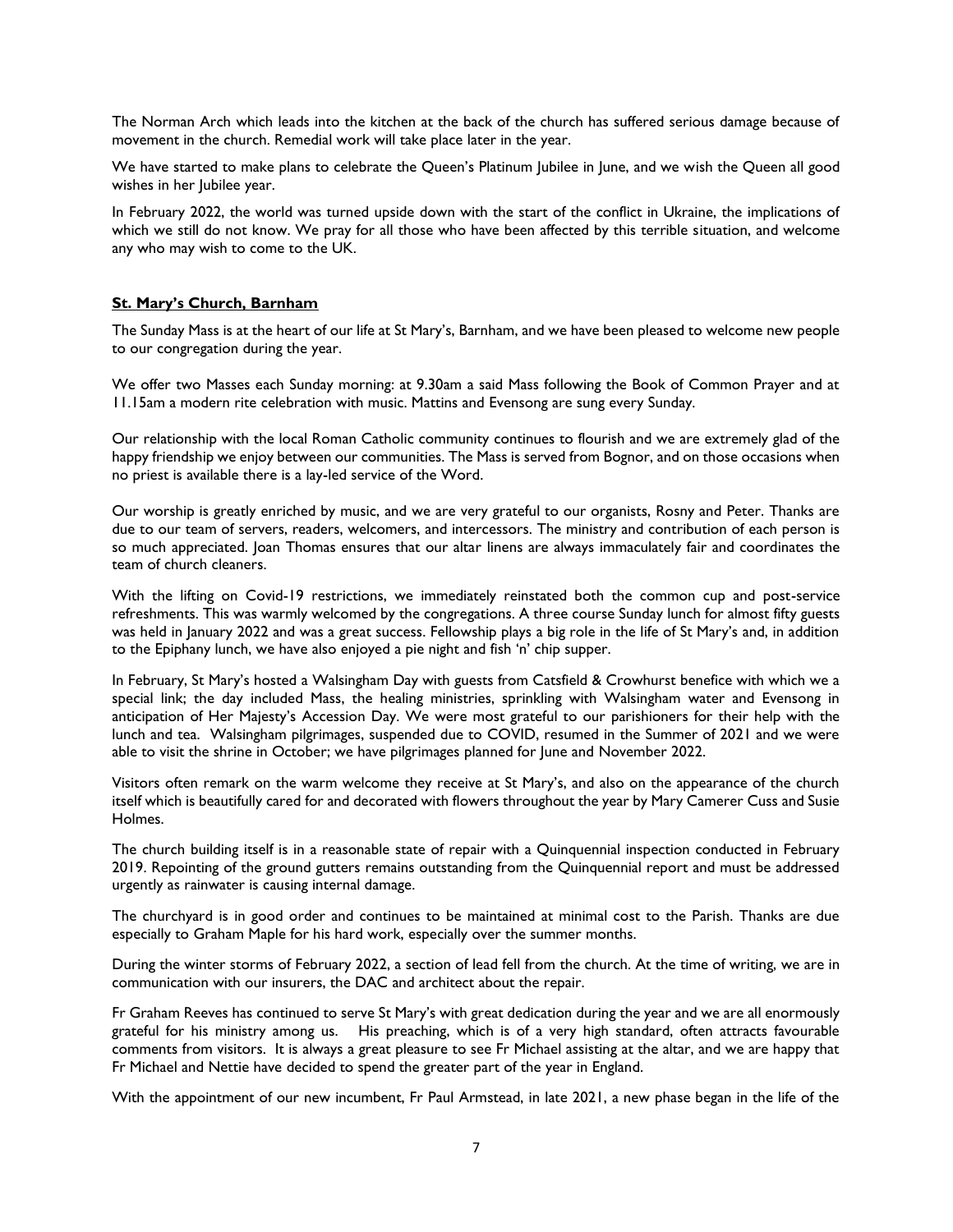parish. It is good to see how well he has settled into our community and we assure him our prayers and full support as together we seek to serve the people of these villages.

Our whole parish clergy team has worked extremely hard during the interregnum and long period of COVIDuncertainty, and we thank each of the team for their commitment. We also wish to record our thanks to Vera Saunders for all her administrative and practical help during the year, and to our treasurer, Andrew Dunlop, for his important work on our behalf.

We are ever grateful to the Social and Fundraising committee for the work they do; we look forward the 2022 programme of events. We also thank the Officers of the PCC for their hard work, and especially Maggie Courtnadge, our PCC Secretary. Our thoughts and prayers are very much with Maggie and Gary at this time.

We have been delighted to welcome several new regular worshippers to St Mary's over the past year and we are looking forward to seeing several them presented for Confirmation later in 2022. We also feel great sadness in the loss of Barbara Albert, Colin Bryant, and June Maple from St Mary's congregation.

One of the biggest challenges limiting the future growth of St Mary's is the lack of toilet facilities and the churchwardens are looking forward to working with Fr Paul to push this project forward this year.

Doubtless the year ahead will bring many challenges, not least of a financial nature, but we remain optimistic and trust in the prayers of the Blessed Virgin Mary and all the saints as we seek to rise to the challenges of a new year.

*Bradley Smith and Steven Maple*

#### **St George's Church Eastergate**

After nearly three years of interregnum we are pleased that Fr Paul joined us in October as our parish priest. We have welcomed Fr Paul to St George's church and enjoyed our worship at St George's with him.

The church has continued to be lovingly cared for and maintained, with some items of fabric improved during the year.

#### **Church Building and Repairs**

There have been no recent significant developments with building or repair works. We still intend to submit a faculty application for the bellcote roof re-shingling and new French drain – the only remaining works outstanding from the 2014 quinquennial report. This will be subject to obtaining the necessary funds to carry out these works.

The church's Quinquennial Inspection was carried out March 2021, delayed from its 2019 due date. There are many maintenance items needing to be addressed, but relatively few repairs requiring urgent attention (excepting the bellcote roof works) and none other requiring significant expenditure.

It is hoped that some repair works can be costed, along with the previously identified bellcote roof and drainage works, so that potential grant funding can be sourced. With no other funds currently available the bellcote roof repair work has been put on hold; however, further delay could risk deterioration of the building fabric.

Some woodworm has also been found in a back pew and in the chancel step timbers which will need treatment in the near future.

In 2020 contributions were made by the St George's congregation and a set of new pew cushions was ordered. However, because of Covid restrictions, the installation of the cushions was held back and in July 2021 the new set of pew cushions was installed and blessed by Rev Sheila at the service on Sunday 25 July.

#### **Churchyard**

The damaged Judas tree was due to be cut down and replaced. An inspection has revealed that the tree may be recovering and so further professional advice will now be sought.

All the perimeter hedges were cut last autumn, and are now in good order. We thank all who volunteered with this task.

Six volunteers have regularly cut the churchyard grass throughout last year and this has significantly reduced the cost for keeping the churchyard grass cut.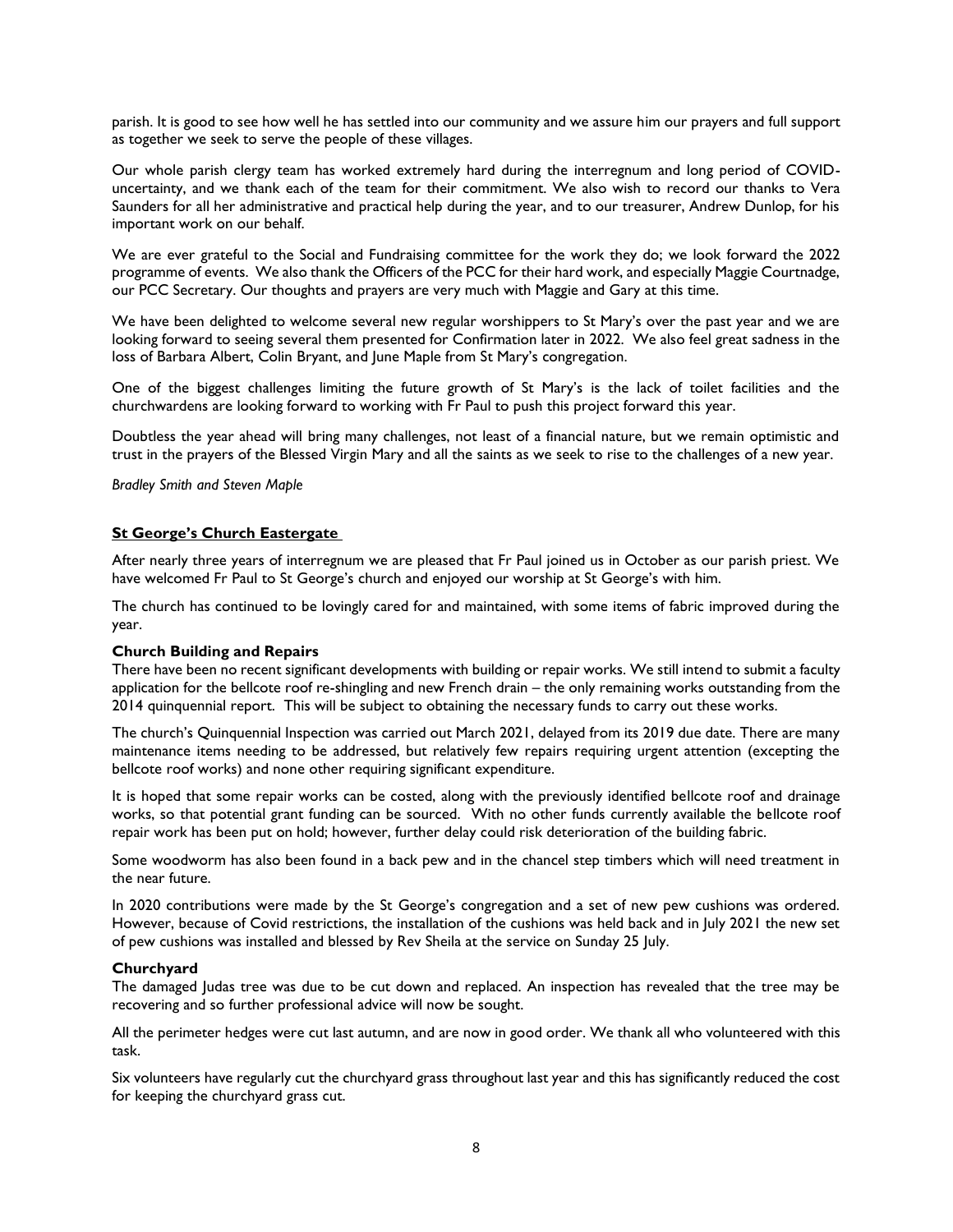We were able to purchase a new petrol mower from a private donation and repaired another mower which was donated to the parish.

There was no noticeable damage to the church building resulting from the recent storms and strong winds. However, there was some damage, the most notable being a tree that fell into the churchyard from the hedge on the southern side. The tree has been taken away leaving no damage to graves. A large branch fell from the yew tree near the lychgate, which landed in the farmhouse garden and we assisted Jim with clearing it way. The glass in a window at the back of the granary was blown out, Jim has advised that he will get the glass replaced.

We thank all who help tend the churchyard in many ways with dedication. Many visitors regularly express appreciation for the high standard of upkeep of this beautiful and peaceful space.

The church equipment stored in the Granary continues to be kept tidy, and we thank Andy Mitchell for his magnificent efforts in maintaining order within the Granary throughout the year.

#### **Children and Youth Participation**

The Family Service (now named as All-Age Service) was held last summer on the grass at Manor Farm and during the winter at St Mary Aldingbourne. This is an opportunity for all to be together with the families and children. When summer weather permits, it is planned to hold the All-Age services again outside at Manor Farm near St George's church.

Sunday Seekers has returned to church for services at 11.30am on most Sundays.

Play and Pray has returned to church and meets at 10.00am on Friday mornings.

All services continue to be well supported and popular for the various age groups.

We thank Kate Holland and Hedda Wells for their invaluable work with the St George's children.

#### **Patronal Festival**

The Church will hold its St George's Patronal Festival on 24 April 2022 with The Venerable Luke Irvine-Capel, Archdeacon of Chichester, as preacher. Weather permitting there will be refreshments provided outside the church.

#### **Coronavirus pandemic**

During the last year we have been having services in church and have gradually reduced the constraints. Masks are now only encouraged for the main services. Similarly, spaced seating in pews is encouraged in main services but is relaxed for services with lower attendances.

#### **Those who maintain the life of the Church**

The services, activities and life of the church could not happen without the marvellous work and support of the many who give their time so freely. These include sidespersons, sacristans, intercessors, readers, organists, children's group leaders, flower arrangers, cleaners, church openers/closers and those providing refreshments. To you all we give a big thank you for making St George's Church the flourishing and loving Christian family that it is.

As usual, we give special thanks to Vera and Roger for their guidance on many issues, and who do so much for the benefit of St George's and the wider parish.

We thank Sheila, Tony and Graham for their ministry and work in the parish, particularly through the interregnum when the additional demand on their time was considerable. Thanks to them we were able to continue our Sunday services and other events in all of our three churches.

We are grateful to Fr Paul for embracing the life and traditions of our parish and that of St George's Church, and for his valued leadership, as we return to a period of 'life as normal' following the extended period of interregnum.

Gary and Richard are glad to have this opportunity to contribute to the life of this parish. We thank everyone for the support and love we have received.

*Gary Courtnadge and Richard Brown*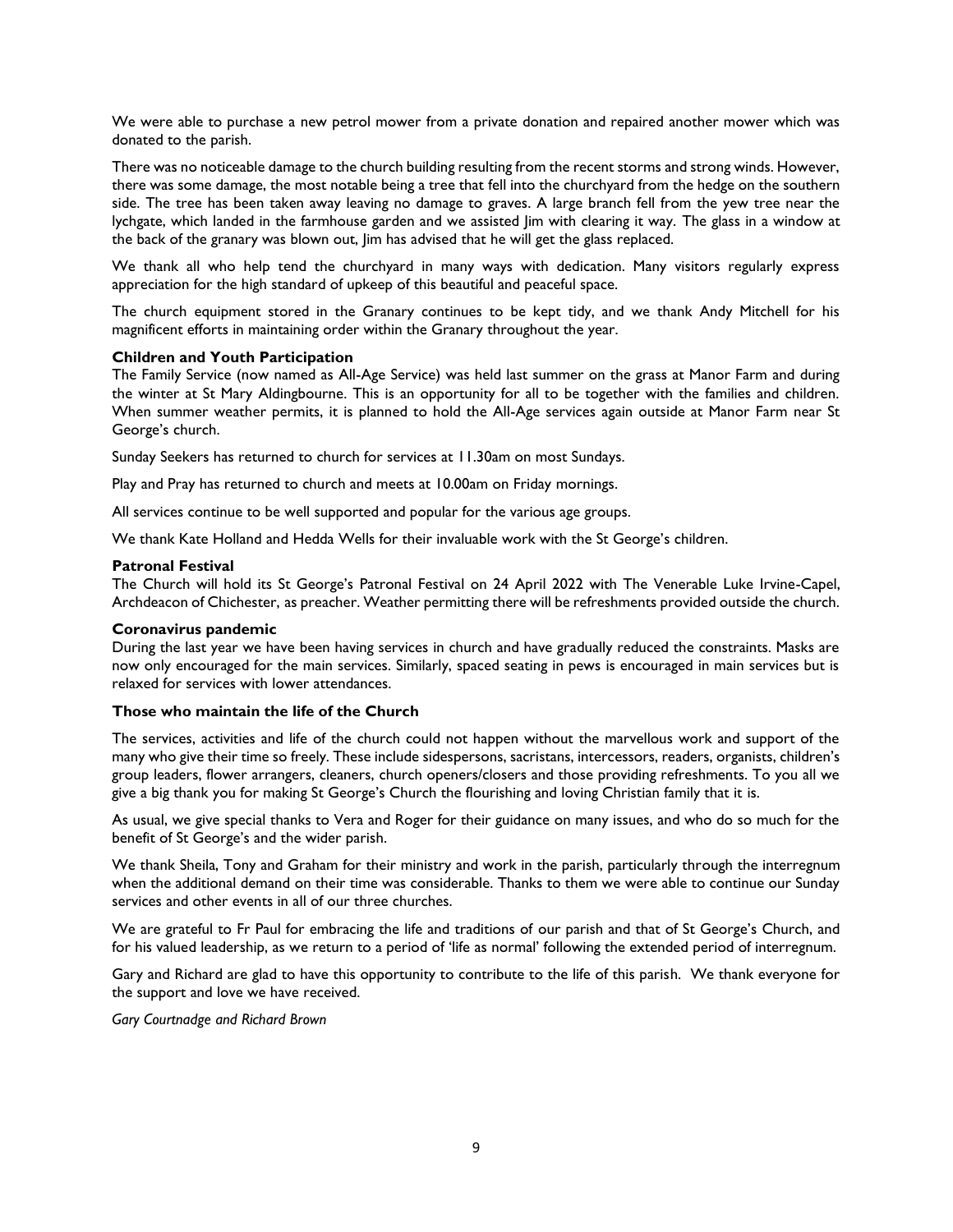#### **DEANERY SYNOD REPORT**

Arundel and Bognor Deanery Synod has met three times over the last twelve months. All meetings were held inperson with a Zoom option. The theme of all three has been parish finances, supporting the Parish Share and giving more to diocesan funds. Talks were led by the Archdeacon of Chichester, Bishop of Horsham and Diocesan Secretary.

The Revd Canon Mark Standen stood down as Rural Dean at the end of 2021 after thirteen years in post. The new Rural Dean is the Revd Natalie Loveless. *Steven Maple*

#### **SAFEGUARDING REPORT**

There have been no Safeguarding issues to report in the past year. Covid restrictions and social distancing have necessitated changes for our arrangements for Sunday School activities so that there have been virtually no situations where DBS checks were relevant.

For any DBS checks undertaken from now on, the Diocese will require them to be renewed every three years rather than every five years as in the past. This will affect any new Sunday School helpers, as well as all PCC members.

I would like to thank Sarah Nichol and John Hayes for their support during the year.

*Peter Higgins*

#### **SUNDAY SEEKERS**

In usual circumstances, Sunday Seekers meet during the Family Communion at St George's Eastergate for children aged 4 upwards all year round. They attend the All Age Service on the first Sunday of the month. The sessions are in Eastergate school and the children join the service for communion. Average attendance is 10-15 children. Children younger than school age attend with their parent/carer.

Sessions begin with a worship time of song and prayer followed by a talk and creative / craft activity

There are currently 10 adults on a rota consisting of 2 planners/leaders of sessions and 8 helpers.

During Covid restriction we had started to run Sunday School at 11.30am at St George's following after the 10am service. Families booked in with us and we could assure social distancing. Many of the parents of children currently attending Sunday seekers were not previously regular church goers and were happy to come and stay.

Kate Holland and Hedda Wells also started to lead the All Age Services (Family Services) on the 1<sup>st</sup> Sunday of the month. They were held on the green at St George's during the summer months, there was a successful Harvest service in the barn and on the other Sundays they took place at Aldingbourne Church so that we could come together as one congregation.

From May 2022 onwards we hope to return to the 10am session at Eastergate School. We will keep the format but this enables parents to attend the service and us to join the congregation for communion and refreshments afterwards.

## **YOUTH GROUP**

There is currently no provision.

#### **PLAY & PRAY**

In usual circumstances, Pray and Play, is a toddler group for the under 5s and their parent / carer. They meet every Friday morning in term time at St George's.

The session starts with prayer, singing and music, followed by a story and related craft, tea / coffee for parent / carer and play time for the children.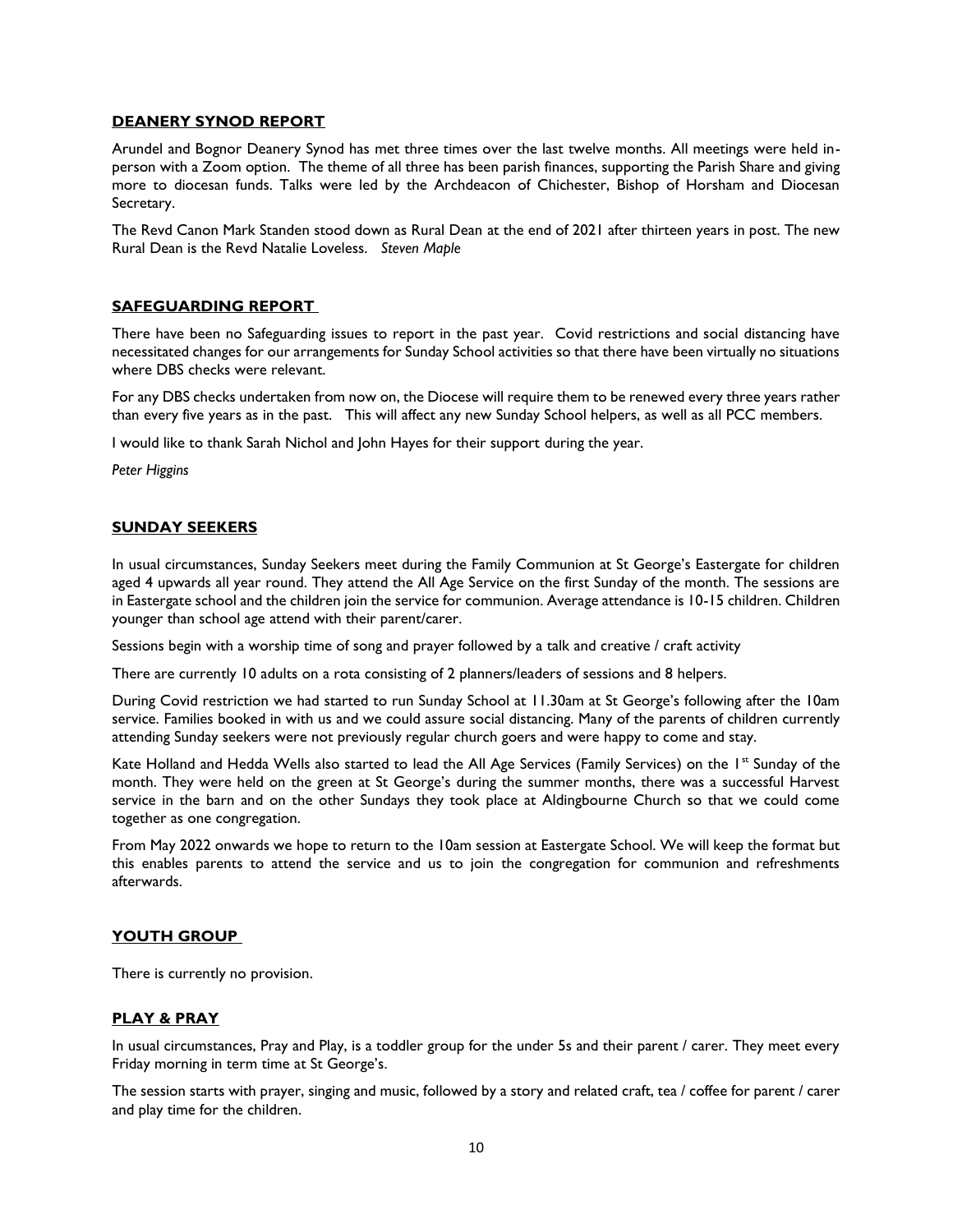There is one main leader and a small team of dedicated helpers.

Once a year Play & Pray leads a family service to share their way of worship with the congregation. This usually happens in July and has become Ice Cream Sunday.

Face to face session re-started in July 2021 and returned fully in September 2021.

This group is going strong and average attendance is between 10 - 12 children.

## **MESSY CHURCH**

There have been no Messy Church events during the past year.

When they do run, they consist of an introduction to the overriding theme, a large range of activities, worship and sharing a meal (tea and cake). The sessions are aimed at ALL AGES but tend to be attended by families. We would like to encourage all adults to take part in the activities too as some are particularly designed for them and can be beneficial and fun for all. We are working on ways to share this message.

# **NIPPERS AND SLIPPERS**

Is an initiative started in 2018. Once per term 10 – 12 older members of the congregation from all three churches and Westergate House come to Eastergate School to join 12 -15 pupils from the Reception Class for an hour of shared time.

We start in a big circle with a song and circle games. Then there is a shared story which leads to linked craft activities followed by one to one story time which is equally valued and enjoyed. The Slippers enjoy the energy and the Nippers soak up the attention.

Since lockdown in March 2020 there have been no sessions but we hope that we might be able to reintroduce them after Easter.

At the end of April Kate Holland will step back from her voluntary role in the Parish. Kate has been involved with children's and family work for many years and has been instrumental in driving ideas forward, keeping sessions going during the pandemic and engaging with families in and outside the church community. Kate has organised many events, fairs, outings and fun sessions and her enthusiasm, talent, faith and personality will be missed.

## **PARISH NEWS**

The Parish News is a most impressive production and for the Parish an opportunity for us to 'spread the word' about what we do as well as share what is happening in the communities where we live. Thank you to all who work so hard in collecting material, encouraging others to contribute, making sure it is full each month with articles and adverts and that it lands on our doorsteps and at the back of our churches on time each month. Therefore, to Jonathan, Sarah, Fozz, Vera and Helen our huge thanks.

If you have any comments, ideas, articles etc etc then we would love to hear them. It is your magazine!! And please encourage others to read and subscribe to it! *Fr Paul*

## **The Year in Review:**

A huge thank you to all of those who have contributed to the magazine over the past year – your help and support is very much appreciated indeed.

During the year, Aldingbourne's Tony Wheatley continued his regular contributions, writing us a range of articles looking at different aspects of local history throughout the year. His pieces included a piece on the local buses in World War 2 in March 2021, an article about the Priest's Room at St Mary's Aldingbourne in April and a piece about a local Navy family, the Meyrick's in this February's magazine.

In May 2021, local photographer John Donabie agreed to dip into his archive to provide us with a new 'Our Parish Now and Then' series, looking at the way Parish life has changed over the past years. This series has covered a range